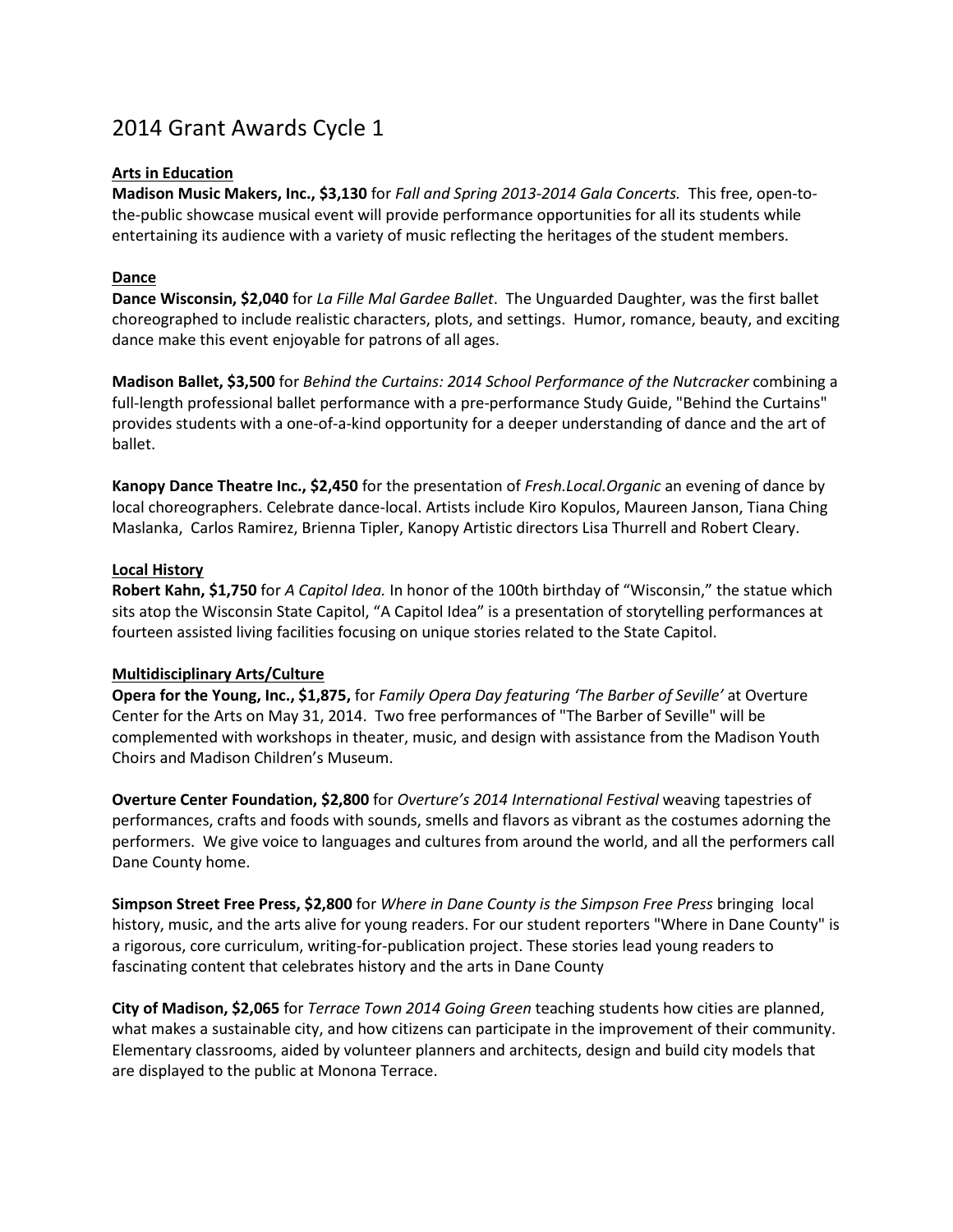**Drum Power, Inc., \$2,450** for *Drum Power Lowell Elementary School Drum and Dance Project*. Drummers and dancers will present traditional songs, music and dance from Mali, Guinea and Senegal, as well as experiencing the leadership, collaboration, focus and discipline gained through the process of learning them.

**River Alliance of Wisconsin, \$500** for *The Wild and Scenic Environmental Film Festival* featuring an evening of short films on conserving the environment with everything from stunning scenery to thoughtprovoking animation. These films are guaranteed to amuse and inspire.

**Madison Children's Museum, \$500** for *Healthy Habits Week* during which visitors to the museum enjoy free health-focused activities, including arts movement activities. Dance, drumming, juggling, and yoga highlight the many creative physical activities that can be enjoyed by kids of all ages and abilities.

### **Music**

.

**Madison Music Collective (MMC), \$2,800** for *MMCs Mid-West Musical Connections - Jazz on a Sunday concert series and educational workshops 2014* focusing on "Mid-West Musical Connections." The concerts will highlight regional musicians.

**Wisconsin Youth Symphony Orchestras, \$3,150** for *Winterfest Concerts*, performed by WYSO's 361 young musicians in four orchestras, feature the most challenging repertoire of the year. These performances inspire WYSO members to increase their instrumental skills, listen closely to their fellow musicians, and give a stunning display of their talents.

**John Duggleby, \$700** for *Beat Generation Drum Circles/Kitchen Bands for Seniors/Disabled People* providing enjoyable, participatory percussion-oriented musical sessions in fully accessible environments for senior/disabled adults who would not receive such opportunities otherwise.

**Middleton Community Orchestra., \$2,800**, for *Winter and Spring Concerts Featuring Young Artists from Wisconsin* presenting two concerts, featuring four guest artists who earned degrees from the UW Madison School of Music.

**Madison Symphony Orchestra, Inc., \$3,150** for *Spring Young People's Concert 2014* offering middle and high school students across Dane County a unique opportunity to experience live classical music at Madison's Overture Center for the Arts.

**Clocks in Motion Percussion, \$1,400**, for *John Luther Adams - Earth and the Great Weather*. Percussion, strings, chorus, spoken voice, and pre-recorded natural sounds join forces in Clocks in Motion's production of John Luther Adams' genre-defying piece, Earth and the Great Weather.

**Con vivo!...music with life, \$1,125**, for *con vivo! presents 'Winters Tale'* presenting a performance of live chamber music by German and Austrian composers on Sunday, March 2, 2014 at 2:30 pm at First Congregational Church in Madison.

**Madison Opera, Inc., \$2,625**, for *Madison Opera Presents `Dead Man Walking*`, one of the most important operas ever written. Based on Sister Helen Prejean's book and the movie of the same name, the opera is the centerpiece of a two month long program of county-wide outreach events, "Extending the Stage: *Dead Man Walking.*"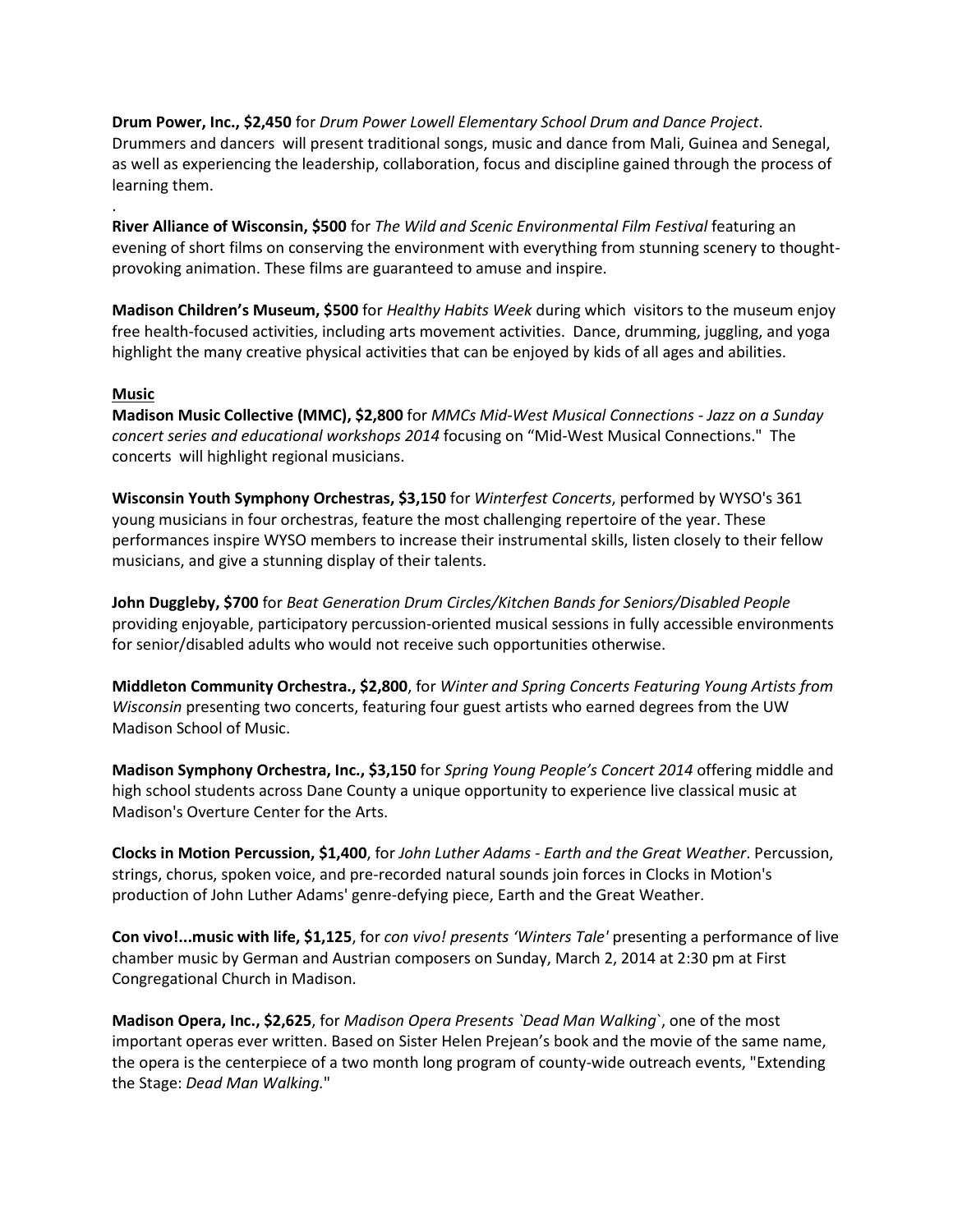**Madison Youth Choirs (MYC), \$2,300**, for *the 4th Annual Madison Boychoir Festival* presenting collaboration between MYC and the Madison Metroplitan School District (MMSD) with additional support from Edgewood College, the Madison Boychoir Festival offers boys an exciting day of singing and learning.

**Madison Bach Musicians, Inc., \$2,380**, for *Mass in B Minor, by J.S. Bach,* presenting, in collaboration with the Madison Choral Project, performance of J. S. Bach's landmark Mass in B minor. The concerts will feature a 22-piece baroque orchestra, four outstanding vocal soloists, and a 17-voice professional choir.

**Arohana School of Music, \$2,450** for the *Tyagaraja-Mozart Festival* a multi-cultural music festival of artistic, cultural & historic significance, centered on one of the greatest melodic composers in world music, Tyagaraja (1767-1847) but also providing a glimpse of harmony – Mozart(1756 – 1791), his contemporary in the West, offering perspectives of developments of melody and harmony in that era.

### **Theater**

**Forward Theater, \$3,500**, for presenting the Wisconsin premiere of *'Or'*, by playwright Liz Duffy Adams. The production will be complemented by pre-show talks every Thursday and Sunday, and post-show talkbacks after every performance, as well as an exhibition in the Playhouse Gallery on the art of costume design.

**Fermat's Last Theatre Company, \$700** for staging a modern dress version of Shakespeare's *Troilus and Cressida*, at the Rotunda Studio in the Overture Center. With its epic themes of love and war, loyalty and betrayal, honor and cynicism, this work speaks very much to a modern audience.

**Children's Theatre of Madison (CTM), \$3,500** for presentation of *The Giver*, adapted by Eric Coble from Lois Lowry's classic dystopian novel about growing up, growing wise, and taking control of one's own destiny.

**Middleton Players Theatre, \$2,450** for *Middleton Players Theatre Presents 'A Chorus Line'*, the second show in its two-show summer season. A CHORUS LINE features music by Marvin Hamlisch and book by James Kirkwood & Nicholas Dante.

**Theatre Lila, \$2,800** for *No Child & No Story Left Behind* a powerful one-woman play that takes us on the soul-searching journey of Ms. Sun, a guest artist inspired to teach the self-proclaimed "worst class" at Malcolm X High School.

**Playtime Productions, \$2,625** for *the Princess and the Pea*. Job applicants abound for the position of princess at the castle of Henrietta and Hubert in PlayTime Productions' spring rendition of The Princess & The Pea coming to 15 Dane County venues at low cost for the entire family.

**Music Theatre of Madison, \$1,700** for *You're the Flop: A History of Broadway Musical Failures* an original revue about the history of musical theatre failures on Broadway.

**Four Seasons Theatre, \$3,150** for *'Kiss Me Kate'*. Selected in honor of the 1939 Union Theater opening with Alfred Lunt and Lynn Fontanne's touring Broadway production of The Taming of the Shrew, this Cole Porter classic will welcome audience members to the renovated historic theater.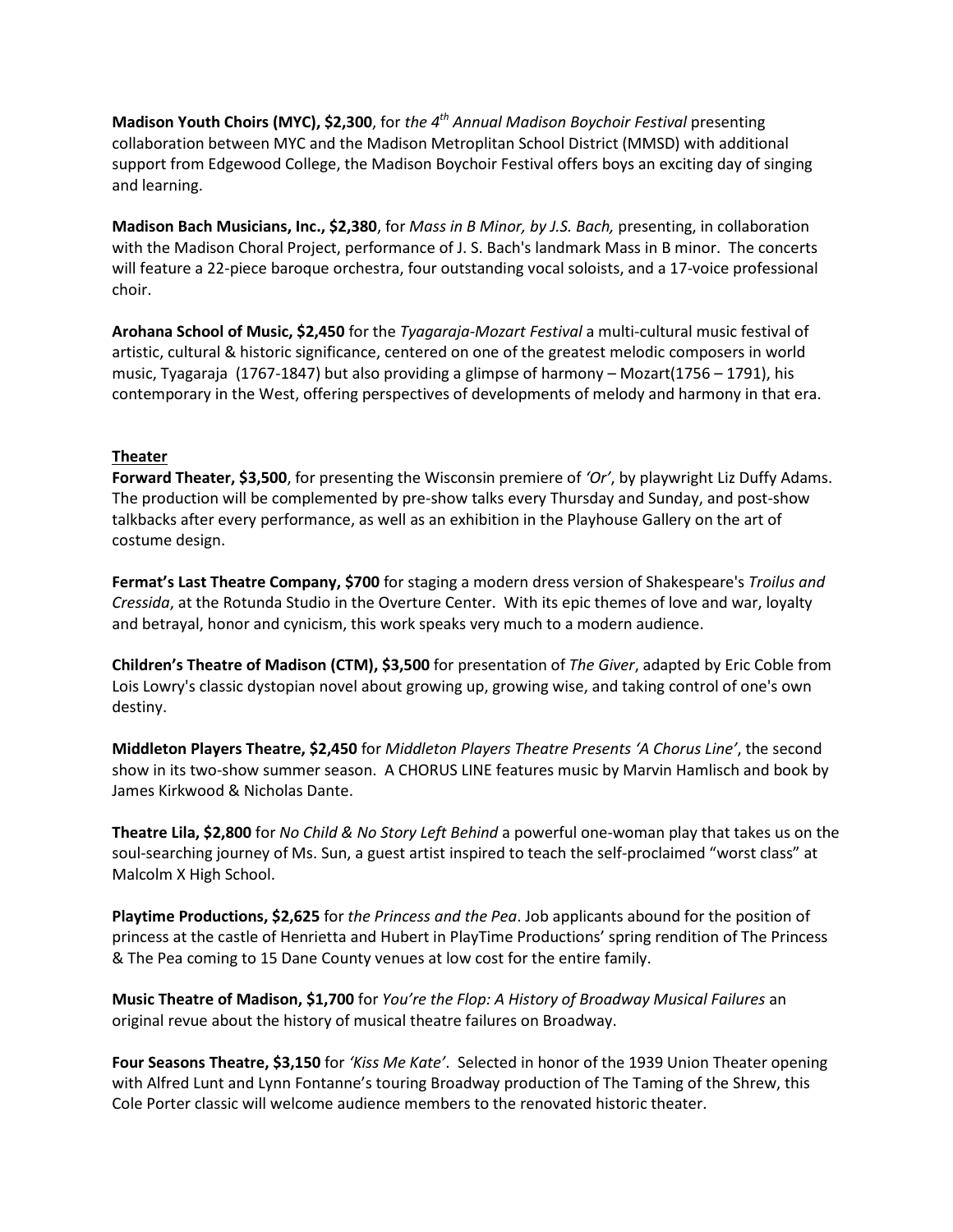**Madison Theatre Guild, \$1,400** for *`Red, Hot, and Cole!`* a play that traces the rise to superstardom of Broadway's greatest wit, the irrepressible Cole Porter, through delightful repartee and revealing anecdotes from his nearest and dearest.

### **Visual Arts**

**Mount Horeb Area Arts Association, \$1,600** for the *8th Annual Spring Art Tour* a three day, family friendly, open-art-studios event on the second weekend of June, which is free and showcases the art of approximately two dozen artists living and working within fifteen miles of Mount Horeb, Wisconsin.

**Madison Museum of Contemporary Art (MMoCA), \$2,700** for *The Mystery Beneath.* Drawing from the dynamic holdings of the Madison Museum of Contemporary Art, The Mystery Beneath explores the lasting traditions of surrealism and magic realism as they developed in Wisconsin shortly before, during, and after World War II.

**Habitat Restore, \$2,540** for *Salvage, Create, Build!* Habitat ReStore is hosting its 6th annual Salvage Art Show in Paoli's Artisan Gallery from April 18th - June 1st, 2014. More than 60 local artists will use salvage materials to create artwork for the show.

**Wisconsin Academy of Sciences, Arts & Letters, \$2,700** for *Ida Wyman and Kevin Miyazaki*. This pair of solo exhibitions will feature the work of two contemporary Wisconsin documentary photographers: Ida Wyman and Kevin Miyazaki.

**Very Special Arts Wisconsin (VSA), \$2,100** for *Call for Art* program featuring a juried exhibition of work by nearly 300 people with disabilities from across Wisconsin.

### **Capital Grants**

**Madison Blues Society, \$492**, for purchase of tents and electrical equipment for outdoor events.

**Madison Music Makers, \$1,937**, for purchasing choral risers for a new choral program.

**Madison Flute Club., \$2,000**, for the Contrabass Flute capital campaign.

# 2014 Grant Awards Cycle 2

### **Arts in Education**

**American Players Theatre, \$2,865** *for Potency of Poetry project*, a week-long, in-school residency program utilizing the unique performance skills of APT's teaching artists to infuse students with an enthusiasm and enhanced appreciation of words, language and storytelling, laying the groundwork for a student population better equipped to understand and appreciate complex text such as Shakespeare's, and ultimately to become ready audience members.

**Madison Music Makers, Inc., \$2,750** *for fall and spring 2014-2015 gala concerts* Music Makers will present two, free to the public, gala concerts at Middleton Area Performing Arts Center. They will showcase about ninety children from low-income families, performing on violin, cello, guitar, bass,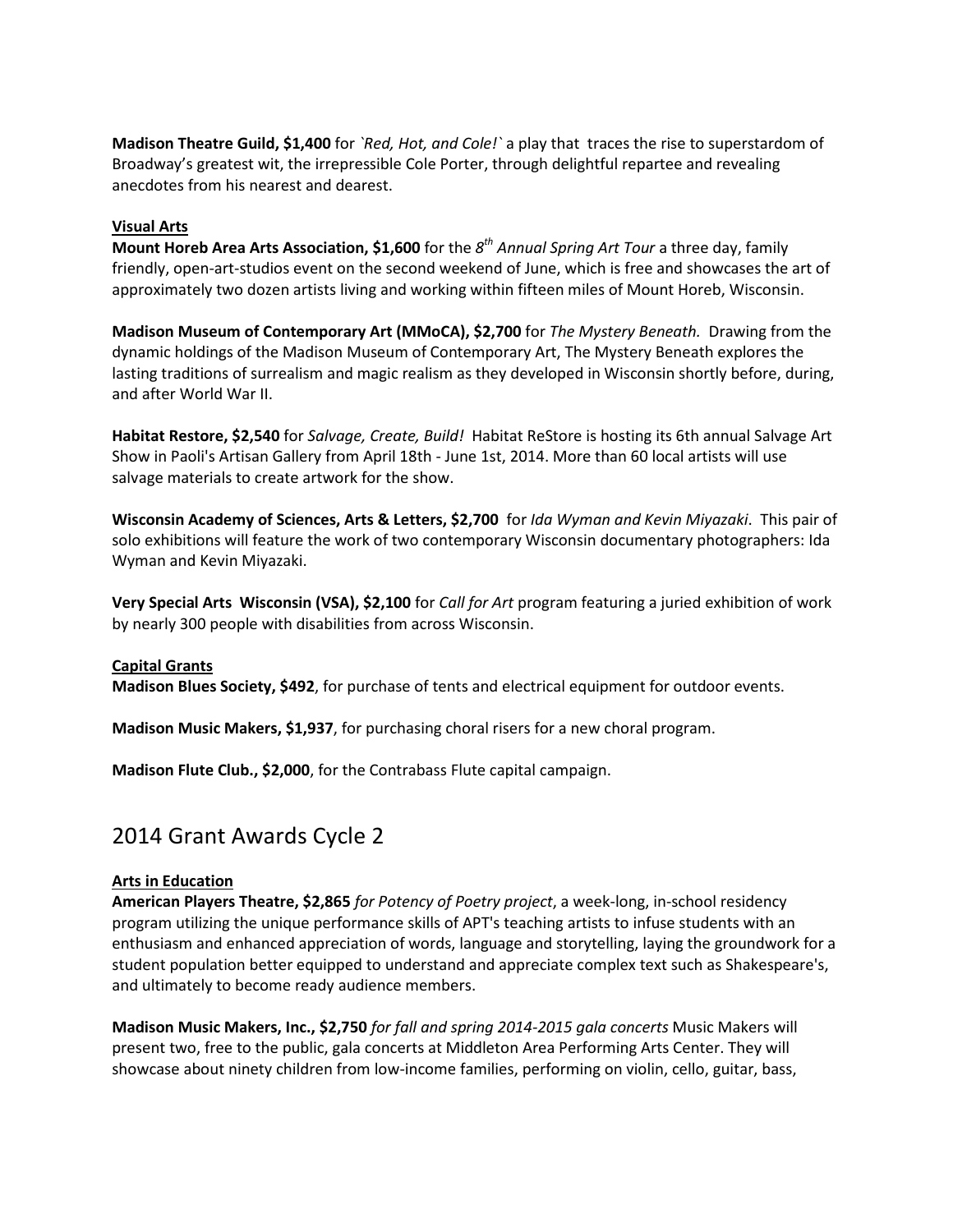keyboard, drums and voice, presenting a varied repertoire of classical, blues, spirituals, and folk tunes from various cultures.

**Lake view Elementary, \$1,290** *for Welcome to the Great Green Growing Community Mural,* Our proposal converts an underutilized opportunity, a school facade, into a welcoming, public mural with the support of an artist of substance, Henry Hawkins. The eco-artistic design will send a strong message about our diversity and commitment to the arts, environment and academic excellence while honoring our culture, history and future.

# **Dance**

**Li Chiao-Ping Dance, \$2,765,** *for Bodies of Hope,* this incorporates stories about girls and women overcoming obstacles in their lives. A hybrid of dance, spoken word, music, and video, celebrating diversity and community, "Bodies of Hope" is the featured new work in a concert that is part of LCPD's year-long celebration of its 20 years in Dane County

**Madison Ballet, \$2,340,** *for Behind the Curtains: 2015 School Performance of "The Nutcracker,* Madison Ballet's "Behind the Curtains" is a full-length performance of the holiday classic, "The Nutcracker," presented specifically for students. Combining a full-length professional ballet performance with a preperformance Study Guide, "Behind the Curtains" provides students with a one-of-a-kind opportunity for a deeper understanding of dance and the art of ballet.

**Madison Ballet,\$1,315,** *for Spring 2015 Repertory Balanchine Ballet,* Madison Ballet intends to acquire the rights to two new ballets by choreographer George Balanchine for its final repertory production in the spring 2015. Balanchine's characteristically athletic and dynamic works offer the professional dancers of Madison Ballet unparalleled opportunities for artistic development while engaging new and dance-savvy audiences alike.

**Kanopy Dance Theatre Inc., \$2,265,** *for Martha Graham: In Her Footsteps,* Kanopy presents "Martha Graham: In Her Footsteps" featuring selections from Martha Graham's masterpiece "Appalachain Spring." Kanopy Directors: Thurrell's 'Miserere' (Have Mercy) is informed by Graham technique and aesthetic form; Cleary's premiere pays homage to Graham. Stanley Love, Director, Stanley Love Performance Group NYC presents 'Bonewash' celebrating Graham- deconstructed, set to pop-music.

**Kanopy Dance Theatre Inc., \$1,720,** *for Emergence: Gaia Rising,* In keeping with Kanopy's mission to present new works by local, national and international choreographers, and to encourage emerging artists, Kanopy's Emergence: Gaia Rising stages a potpourri of premieres by KDC artistic directors, dancers, guest artists. Featuring fusions of Mexican Folkloric with modern, Flamenco with ballet, Postmodern, Japanese Butoh infused works.

### **Multidisciplinary**

**Music Theatre of Madison, \$1,050,** *for 35MM: A Musical Exhibition*, MTM will present the Wisconsin premiere of Ryan Scott Oliver's song cycle 35MM: A Musical Exhibition. The performance will be accompanied by a free photography exhibit at the Goodman Community Center, which will feature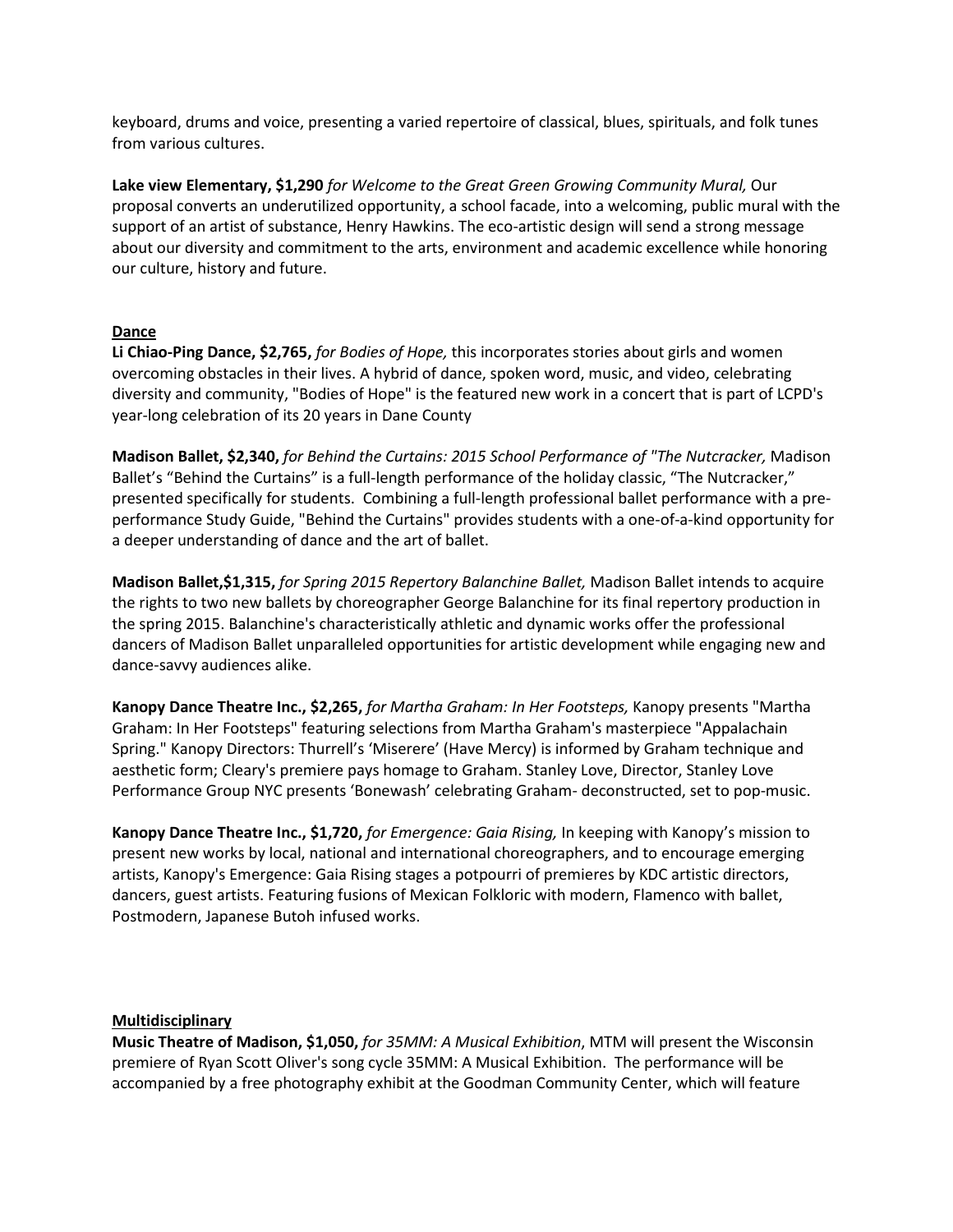photos inspired by the songs

**Overture Center, \$2,485,** *for 2015 International Festival,* Overture's International Festival weaves tapestries of performances, crafts and foods with sounds, smells and flavors as vibrant as the costumes adorning the performers. We give voice to languages and cultures from around the world, and all the performers call Dane County home. One day every year, Local goes Global!

**Opera for the Young, Inc., \$1,720,** *for Family Opera Day featuring "Beauty and the Beast,* Opera for the Young presents its fifth annual Family Opera Day at the Overture Center for the Arts on May 30th, 2015. A free performance of "Beauty and the Beast" will be complemented with workshops in theater, music, and design with assistance from the Madison Youth Choirs and Madison Children's Museum.

**Simpson Street Free Press, \$1,300,** *for where in Dane County is the Simpson Street Free Press? Series,* SSFP's "Where in Dane County" series brings local history and the arts alive for young readers. This project acts as a portal; it's how we teach local history and the arts. These feature stories lead young readers to fascinating content that celebrates history, performance, and the arts in Dane County.

**Boys and Girls Club of Dane county, \$3,510,** *for Music Matters: Growing a Love for Jazz and Classical Music in Our Community's Youth,* Boys & Girls Club of Dane County, Greater Madison Jazz Consortium, and Wisconsin Chamber Orchestra will provide 3 cycles of "Music Intensive" experiences for youth with individual and group lessons, ensembles, music appreciation; live music event attendance; allied activities in BGCDC's arts programs; and culminating performance featuring participants and welcoming the public.

### **Music**

**Sound Health \$500,** *for Music Outreach Program,* The effects of listening to music have shown to bring comfort to hospital patients by easing pain, lowering blood pressure and improving coping abilities. UW-Madison School of Music's outreach program, Sound Health, aims to enrich UW Hospital by bringing live classical music performances to public spaces and enhance the healing environment.

**Madison Youth Choir, \$1,435, for** *5th Annual Madison Boychoir Festival,* The effects of listening to music have shown to bring comfort to hospital patients by easing pain, lowering blood pressure and improving coping abilities. UW-Madison School of Music's outreach program, Sound Health, aims to enrich UW Hospital by bringing live classical music performances to public spaces and enhance the healing environment.

**Grace Presents, \$1,680**, *for Grace Presents Concert Series,* Grace Presents is a monthly concert series that is free and open to the public. The hour-long programs take place at Grace Episcopal Church at noon on one Saturday each month. Programs range from classical instrumental and vocal chamber music to blues, bluegrass, folk, jazz, and world music.

**Wisconsin chamber Choir, \$930,** *for Performance of "Our Orphaned Souls" by Giles Swayne* **the** Wisconsin Chamber Choir will perform the world premier of "Our Orphaned Souls," with text from Moby Dick, by British composer Giles Swayne.

**Madison Youth Choirs, \$3,210,** *for 2015 Spring Concert Series,* In preparing for the Spring Concert Series, the Madison Youth Choirs will engage in a semester-long theme exploring the art of movement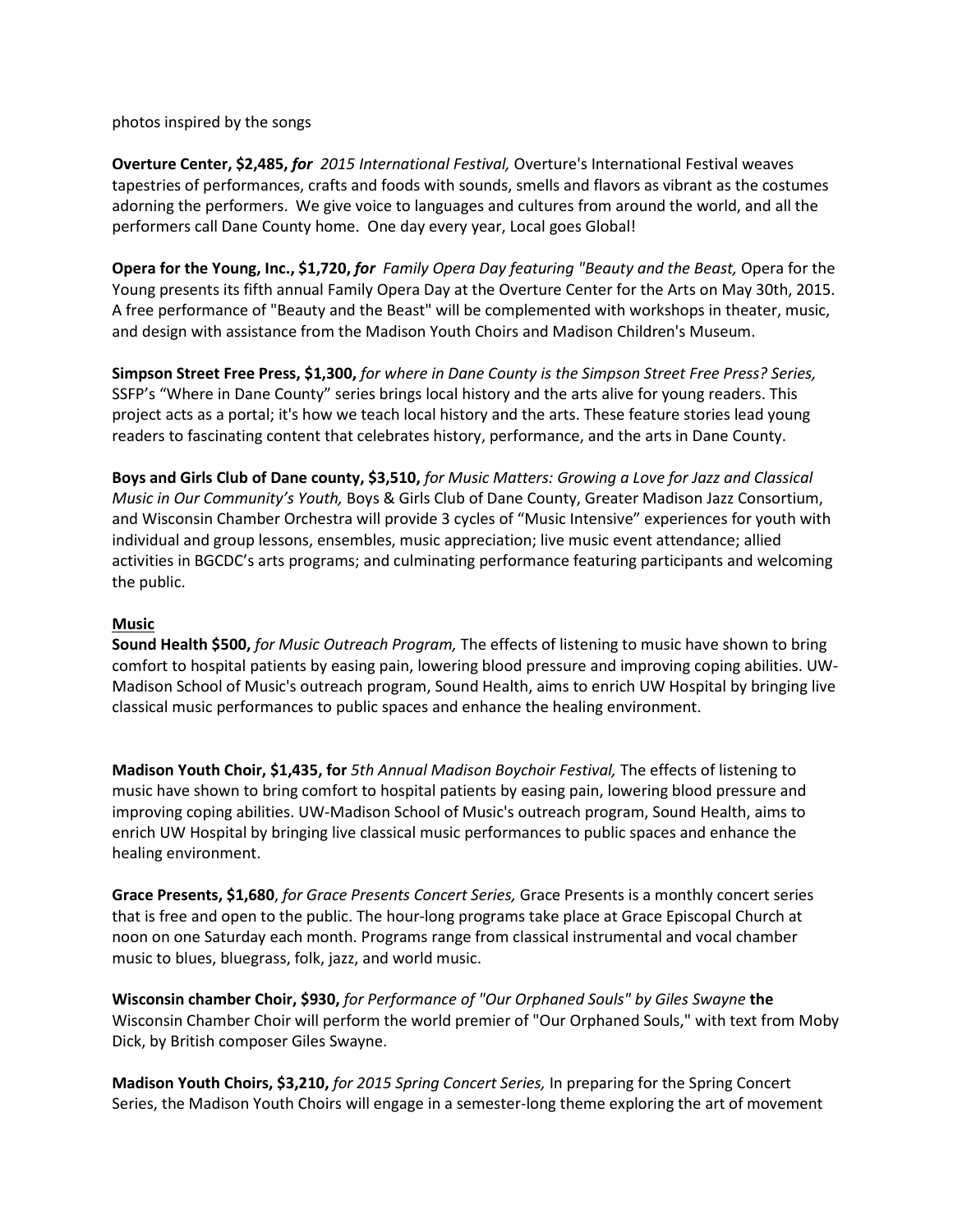and the ways in which singers can learn to use their whole bodies as instruments. MYC will welcome guest artists from the School of Madison Ballet and Dalcroze Eurhythmics instructor Diana Popowycz to collaborate with the choirs throughout the semester.

**Middleton Community, \$2,780,** *for Winter and Spring Concerts Featuring Young Artists from Dane County,* The Middleton Community Orchestra will present two concerts, featuring 70 Dane County musicians that comprise the orchestra in collaboration with guest artists Andy Olson, oboe and Thomas Kasdorf, piano. Guest conductor Kyle Knox and regular conductor Steve Kurr will conduct one concert each

**Madison Opera, Inc., \$3,820,** *for Student Matinee Arts Education Program,* Madison Opera's Student Matinee program features Stephen Sondheim's "Sweeney Todd" on February 4, 2015 in the Capitol Theater and Gioachino Rossini's "The Barber of Seville" on April 22, 2015 in Overture Hall. For over 30 years, Madison Opera has introduced students throughout Dane County to the classical performing arts through fully-staged opera performances.

**John Duggleby, \$815,** *for Affordable Beat Generation Drum Circles/Kitchen Bands for Seniors/Disabled People,* **My** project provides enjoyable, participatory percussion-oriented musical sessions in fully accessible environments for senior/disabled adults who would not receive such opportunities otherwise. The physically and mentally stimulating interactivity helps extend the resources for enrichment programs for senior centers and healthcare organizations.

**Con vivo! Music with life, \$1,195**, *for "Girls Rule",* presents a performance of live chamber music by women composers on Friday, March 13, 2015 at 7:30 pm at First Congregational Church in Madison. A professional chamber music ensemble comprised of seven core musicians who draw on their experience with the Madison Symphony Orchestra, Wisconsin Chamber Orchestra and other regional performing groups to deliver dynamic and high-caliber performances.

**PEBOGA, \$2,630,** *for 2014 Fall Gospel Fest,* Fall Gospel Fest is a one-day inspirational music event that serves as a platform for both contemporary and traditional gospel music and features national recording artists who share the stage with local artists.

**Wisconsin Youth Symphony Orchestras, \$2, 245, for** *Evelyn Steenbock Fall Concerts,* The Evelyn Steenbock Fall Concerts serve as the first performances of the WYSO season, in which our diverse group of young musicians can display their talents and reap the rewards of their hard work. The Steenbock Concerts series is dedicated to private and school music teachers, who will be honored for their great efforts in advancing music education.

**Madison Symphony, \$2,675** *for fall youth concerts 2014,* The MSO's Fall Youth Concerts bring area elementary and middle school students into a world-class concert hall to experience live classical music performed by a professional symphony orchestra. The concerts are performed by the Madison Symphony Orchestra in Overture Hall and feature the MSO's Fall Youth Concerto Competition winners.

**Madison Symphony, \$2,675** *for spring young people's concert 2015*, The MSO's Spring Young People's Concert brings middle and high school students into a world-class performing arts center to experience live classical music performed by a professional symphony orchestra. Performed by the MSO and Maestro John DeMain at Overture Center, the SYPC features the MSO's Bolz Young Artist Competition winners.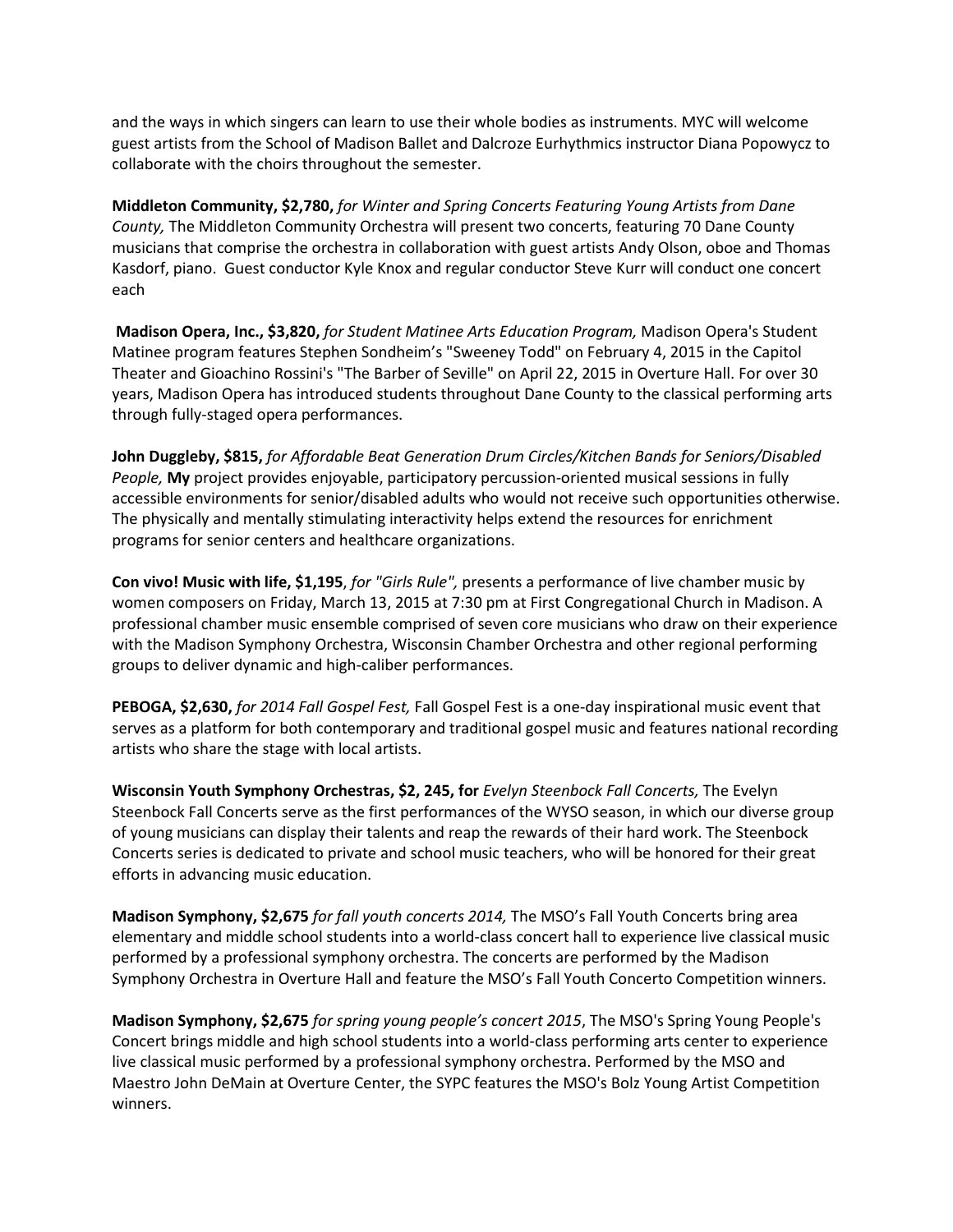**Madison music Collective, \$2,760** *for MMC Jazz spans 2014-2015*, The Madison Music Collective's "Jazz On A Sunday" series will highlight vocalist Connie Evingson with Laura Caviani, piano and Pete Whitman, sax; trumpeter Russ Johnson Quartet; vibraphonist Christian Tamburr and local musicians; the Chicago Yestet. MMC will co-sponsor a workshop with the Wisconsin Union Theater featuring drummer Terri Lyne Carrington.

**Wisconsin Youth Symphony Orchestras, \$2,385** *for winterfest concerts*, The Winterfest Concerts, performed by WYSO's 365 young musicians in four orchestras, feature the most challenging repertoire of the year. These performances inspire WYSO members to increase their instrumental skills, listen closely to their fellow musicians, and give a stunning display of their talents to an appreciative audience.

**Con vivo! Music with life, \$1,095** *for con vivo! Presents "German Masters",* presents a performance of live chamber music by German composers on Saturday, June 6, 2015 at 7:30 pm at First Congregational Church in Madison.

**City of Madison, \$3,105,** *for concerts on the rooftop on Monona terrace,* for nearly two decades, Concerts on the Rooftop at Monona Terrace have provided an opportunity for thousands of music fans to enjoy the spirit of Dane County in a world class venue at no charge. The six concerts showcase a variety of music, opportunities for dance, great food and spectacular views!

**Madison Bach Musicians, \$2,900** *for Pygmalion*, Madison Bach Musicians will perform Jean-Philippe Rameau's 1745 opera-ballet Pygmalion on April 17 & 19, 2015. The concerts feature a 22-piece baroque orchestra, four outstanding vocal soloists, and four dancers. On April 18 MBM will perform an outreach event at UW-Madison School of Music featuring selections from Pygmalion.

**Dimensions in sound and the studio orchestra Inc., \$1,205** *for Senior Living Establishments Concerts Project,* DISSO is made up of two non-profit musical groups (50 musicians) dedicated to preserving and presenting classical works of the Big Band era and symphonic orchestral music. We bring professional quality music to senior living establishments, no longer able to seek out this music due to advanced age or disabilities.

**Music con Brio, Inc., \$2,965** *for third annual community concert series,* in 2014-15, Music con Brio students will perform two community concerts in Madison, working in partnership with diverse local professional artists and exploring different types of ethnic and contemporary classical music. These concerts will provide motivating performance opportunities for the students, outreach to the wider community and exciting collaborations across arts organizations.

### **Theatre**

**Children's Theatre of Madison, \$2,340** *for The music lesson,* CTM will present The Music Lesson, an award-winning young adult drama that weaves together classical music with the events of the Bosnian War and the innocent victims it left behind. It's a tale of two countries, two families, two generations, and the ways they teach and heal each other.

**Children's Theatre of Madison, \$2,105** *for A Midsummer Night's Dream,* In March 2015, CTM presents A Midsummer Night's Dream, one of Shakespeare's most humorous and accessible plays. The lives of four young Athenians and a troupe of wannabe actors are forever changed when they enter an enchanted forest where mischievous fairies wreak havoc and the forces of nature collide.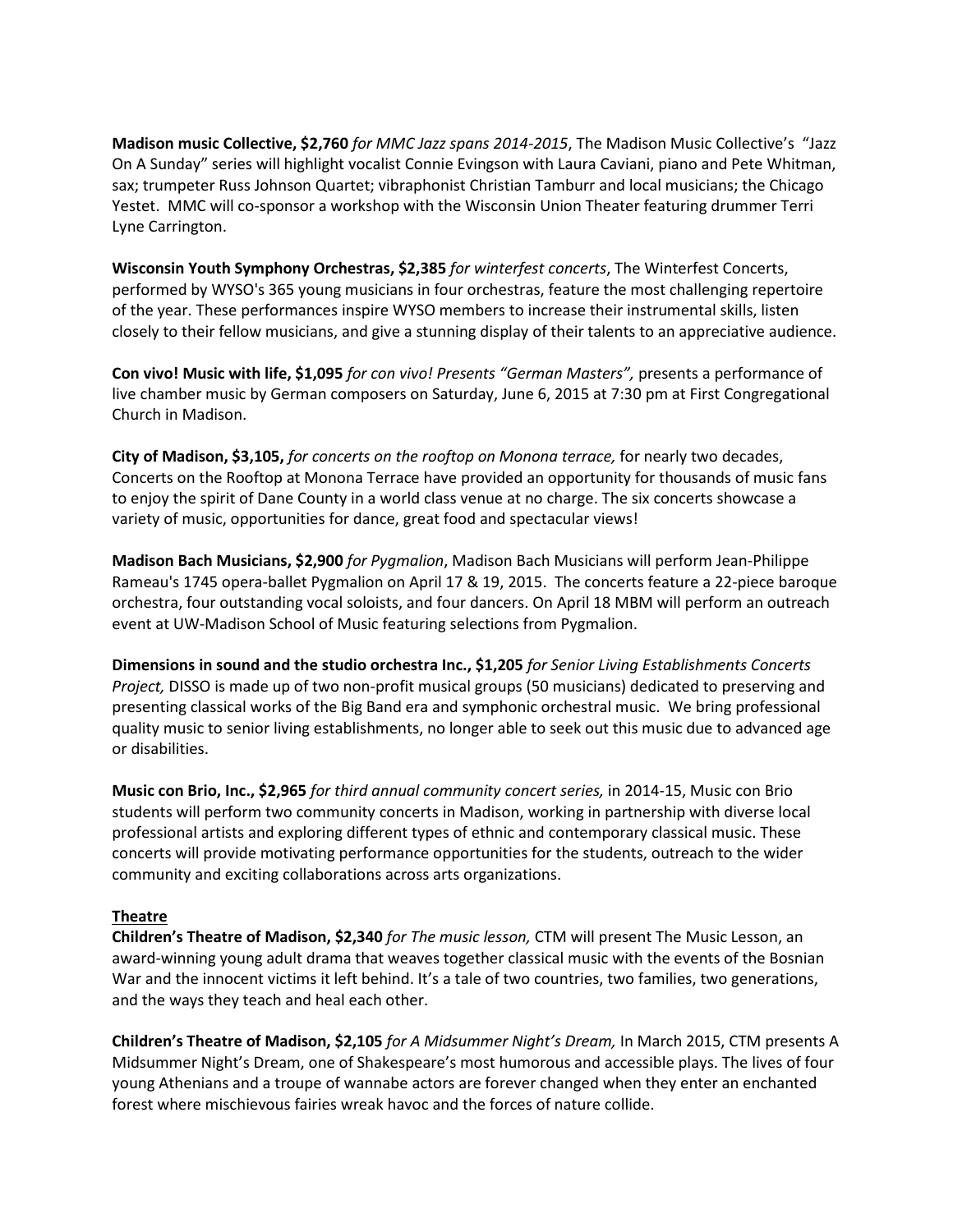**Playtime Productions, \$2,520** for The Snow Queen, Playtime Productions follows Gerda on her quest to find her friend, ensnared by a powerful sorceress, to the land of the SNOW QUEEN at 15 Dane County venues, at low cost for the entire family. Laugh at the antics of the crow and the zany Lady Summer on this perilous journey.

**Forward Theater, \$2,340** *for Vanya and Sonia and Masha and Spike" production* Project, Forward Theater Company will present the Wisconsin premiere of the 2013 Tony Award winner for Best Play Vanya and Sonia and Masha and Spike by Christopher Durang. The play will be presented at Overture Center for three weeks in April 2015, and will be complemented by pre-show talks every Thursday and Sunday and post-show talkbacks after every performance.

**Playtime Productions, \$2,105** *for Snow White,* Mistreated by a jealous queen and abandoned in a desolate wood, Playtime Productions helps SNOW WHITE find a new whimsical home among a family of small strangers. Encounter the adventure of her persistence and bravery through danger at 15 Dane County venues at low cost for the entire family.

**Four Seasons Theatre, \$3,010** *for Great American Songbook Project* - A Grand Night for Singing, Four Seasons Theatre's Great American Songbook Project features both year round outreach concerts at retirement communities and assisted living centers (12 programs annually) as well as ticketed performances for one weekend at the Overture Center each year. For the 2014-2015 season our program, A Grand Night for Singing, will feature the music of Richard Rodgers and Oscar Hammerstein II.

**First Act Children's Theatre, \$685** *for Class Act: Bringing Live Performance to School,* First Act Children's Theatre's Class Act brings lively theatre to elementary schools across Dane County. A Friend In Need explores the joys and challenges of friendship and what it means to be a good friend. With music, puppetry and movement, Class Act brings high energy and fun to a serious subject.

**StageQ, Inc., \$560,** *for Christmas with the Crawford's" - Community Outreach Project,* StageQ will produce "Christmas with the Crawford's" and host a series of community talkbacks throughout the play's run, with talkback speakers like Madison Drag Impersonators, the cast , and design team members. In addition the playwright, Richard Winchester, will take part in a community panel.

### **Visual Arts**

**Madison Museum of Contemporary Art, \$2,760** *for Narayan Mahon: Lands in Limbo,* The Madison Museum of Contemporary Art is proud to present Narayan Mahon: Lands in Limbo, the first solo museum exhibition of work by Narayan Mahon, a Madison-based photographer. Through this series of photographs, Mahon artfully documents the experiences and complexities of life in unrecognized countries.

**Chazen Museum of Art, \$1,675** *for Spring 2015 Exhibition of Contemporary Chinese Art Project,* Based upon the museum's groundbreaking work to introduce Americans to Xu Bing -- now a global artistic superstar, and through on-the-ground research to identify emerging artists, this exhibition will showcase top artists from China's prolific and provocative contemporary art movement -- most of whom are utterly new to American or Western audiences